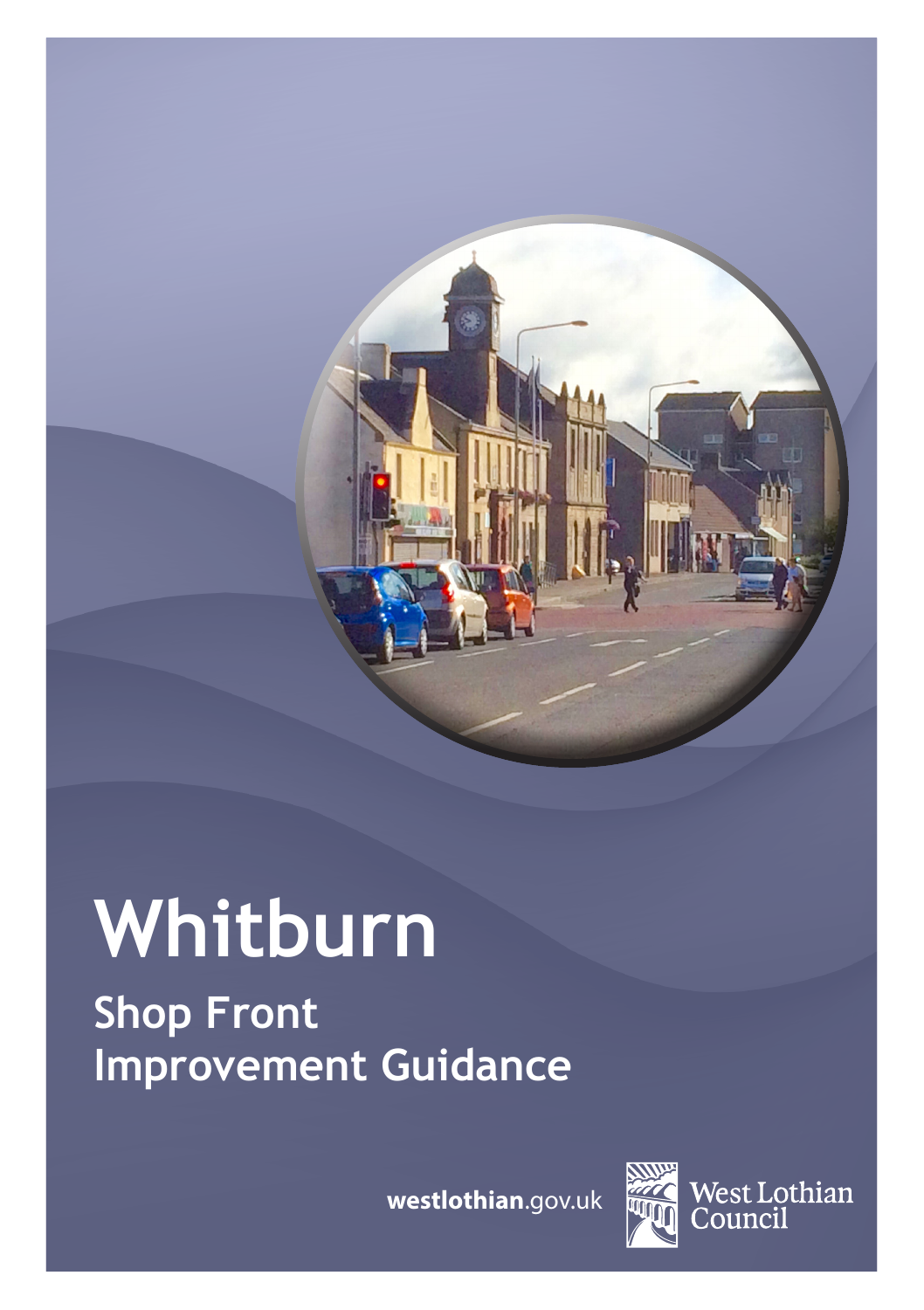## Design Guidelines

**It is important to establish a strong and attractive shopfront scheme for Whitburn Town Centre, in order to support the promotion of the town as a retail and visitor destination. In doing so, it Is also important to ensure appropriate design and quality is achieved when undertaking shopfront alterations.** 

**Many shopfronts have been altered from their original state over time and even relatively modest proposals can have a positive effect in bringing a shopfront back to its original character.**

**It should be noted that work to shopfronts might need planning permissions and/ or building warrants and the installation of advertisements/ signage may require advertisements consent.** 

#### **General Design**

Where a shop occupies more than one building, any replacement of the shop front should take account of the individual buildings and should not be designed as a unified whole extending across both facades.

The corporate styles of multiple stores should be adjusted to suit local circumstances.

## **Traditional features**

Traditional shop front stall risers- the part of the elevation filing the area between the shop window and pavement – and the sills should be retained if original and treated simply in flat timber or render and coloured to match the rest of the shop front. The stall risers should not be made into features through tiling, advertisements, panelling or painting in dramatically contrasting colours Recessed doors should be retained if they survive.

Traditional features such as pilasters – rectangular supports that resembles a flat column – surrounds and cornices should be retained if they survive.

## **Fascias**

The opportunity should be taken to return enlarged fascias – the area at the top of the shopfront where the sign is situated – to their original depth.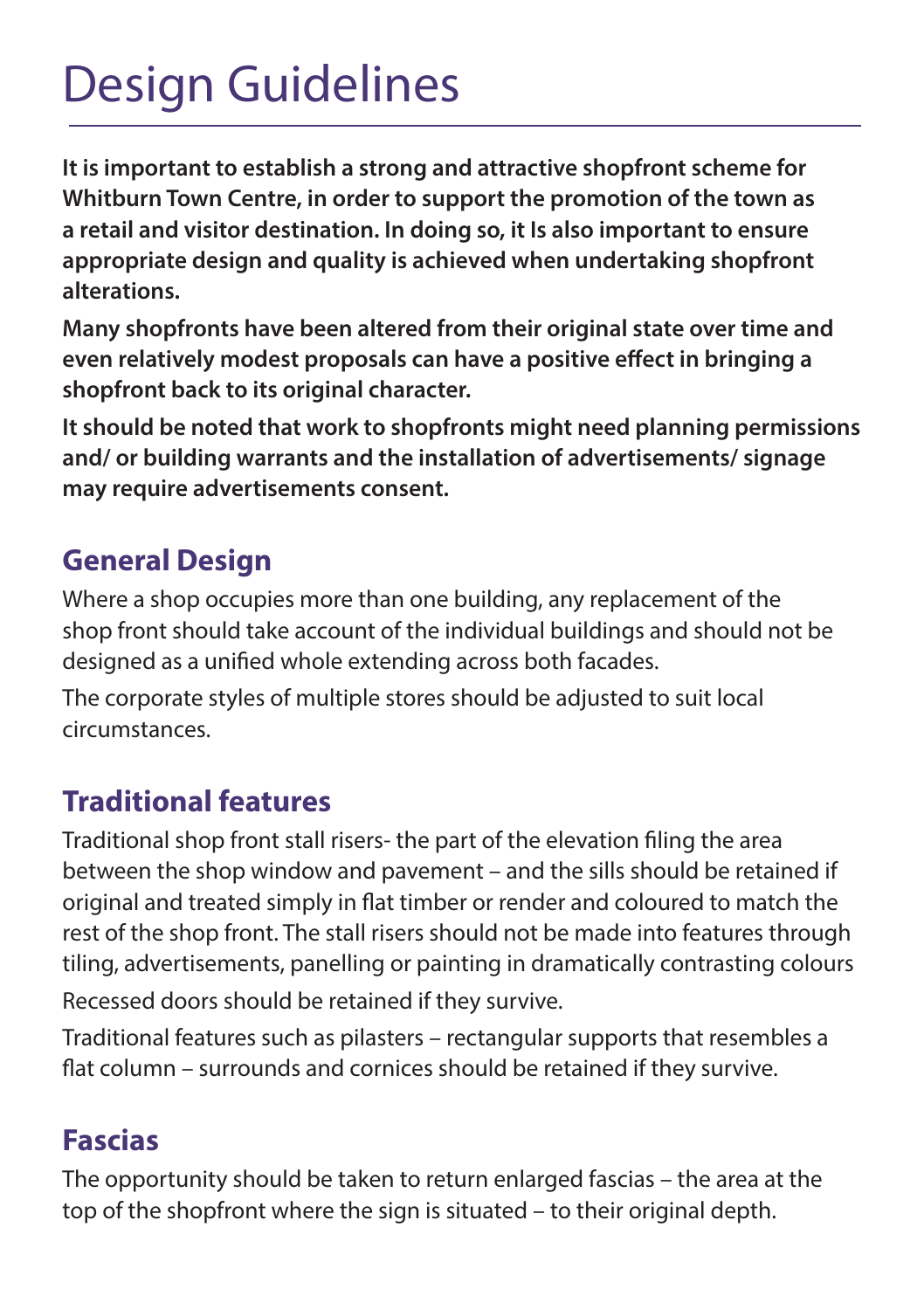## **Materials**

Where new work is required, traditional materials e.g. timber should be used. Aluminium tiles, mirrors. PVC, laminates etc. are not generally appropriate.

## **Colours**

Pure white, purple, lilac, bright red, light colours and pastels are not usually appropriate.

Lower sections, where staining can occur, often look best when painted very dark colour such as black or slate grey.

## **Signage**

Handing painted signs are preferred, but high quality applied lettering of a non-plastic or non-reflective materials can also be effective.

Where a fascia board exists, lettering should be applied flush to the board and be no higher than four fifths of the height of the fascia board.

Lettering should be limited to the minimum information relating to the shop and its service.

Lettering should be applied to any sub-fascia or other parts of the façade.

Colour for the signage could attempt to incorporate a local theme, building on the local colour palette to help strengthen the sense of community and identity.

Sponsored fascia signs are rarely appropriate unless they conform to the standards identified above.

Hanging signs can be effective but projecting box signs, whether illuminated or not, should be avoided.

## **Window advertisements**

Covering the shop window with the signs and advertisements does little for the street scene as a whole and such clutter should be avoided.

An imaginative or simple window display can be more effective than a profusion of signs and bills posted behind the glass.